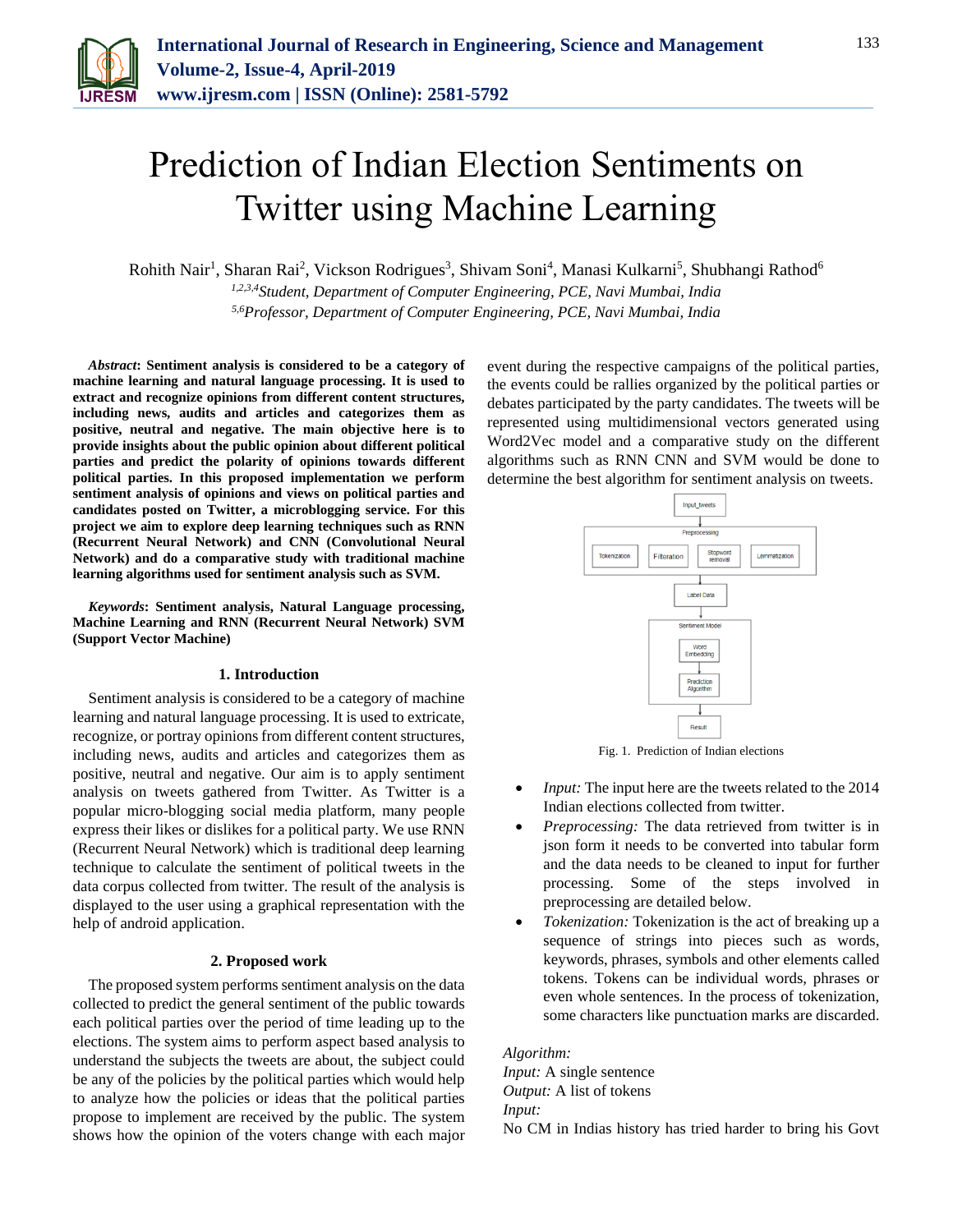

down Success at last Arvind Kejriwal can now get down to Lok Sabha campaign

## *Output:*

"No" "CM" "in" "India's" "history" "has" "tried" "harder" "to" "bring" "his" "Govt" "down" "Success" "at" "last" "ArvindKejriwal" "can" "now" "get" "down" "to" "Lok" "Sabha" "campaign"

## *Filtration:*

This is done to remove the special characters( $\omega$ ,!, $\&$ , $\&$  etc) and numbers as they don't convey much information.

# *Algorithm:*

- 1. Input
- 2. if words in sentence  $==$  Filtration list then goto step-4
- 3. else message ("No filtration is present") then goto step-4
- 4. output
- 5. Exit

*Input:*

RT @Sumit\_Nagpal: The real worry of BJP & Congress is not what if @ArvindKejriwal becomes the CM, their worry is what if he delivers what h…

## *Output:*

RT Sumit\_Nagpal The real worry of BJP Congress is not what if ArvindKejriwal becomes the CM their worry is what if he delivers what h

## *Stop Words Removal*:

Stop words are words which are filtered out before or after processing of natural language data. Though "stop words" usually refers to the most common words in a language, there is no single universal list of stop words used by all natural language processing tools, and indeed not all tools even use such a list. Some tools specifically avoid removing these stop words to support phrase search.

## *A. Sample stop word list*

{ 'he', 'between', 'yourself', 'but', 'again', 'there', 'about', 'once', 'and', 'on', 'very', 'having', 'will', 'they', 'own', 'an', 'be', 'some', 'for', 'do', 'any', 'yours', 'such', 'into', 'of', 'most', 'itself', 'other', 'off', 'is', 's', 'am', 'or', 'who', 'as', 'from', 'him', 'each', 'the', 'themselves', 'until', 'below'}

## *B. Algorithm*

- 1. Input
- 2. If words in sentence  $==$  stopwords list then goto step-4
- 3. else message ("No stopwords") then goto step-4
- 4. output
- 5. Exit

## *Input:*

By far the best analysis on gas pricing and exposing kejriwal shoot and scoot wonder he will answer any

# *Output:*

Such etadalal by far best analysis gas pricing exposing kejriwal

shoot scoot wonder answer.

## *C. Lemmatization*

Lemmatization usually refers to doing things properly with the use of a vocabulary and morphological analysis of words, normally aiming to remove inflectional endings only and to return the base or dictionary form of a word, which is known as the lemma.

English lemma list: have -> had,has,'ve,having,'s,'d,of,d,ve it -> its,they he-> his,him,they  $i >$  my, me, we, is they -> their,them,'em you -> your,ya,ye not  $\rightarrow$  n't she -> her do -> did,does,done,doing,du,d'

# *Algorithm*

- 1. Input
- 2. If words word in sentence  $==$  lemma list then goto step-4
- 3. else message("already in lemma form") then goto step-4
- 4. output
- 5. Exit
- *Input:*

BDUTT Aam Aadmi Party Corruption the main issue AAP is fighting for has been rampant in congress regime NOT BJP AK losing my trust respect.

*Output:*

BDUTT Aam Aadmi Parti Corrupt the main issue AAP is fight for ha been rampant in congress regime NOT BJP AK lose my trust respect.

## *D. Word Embeddings*

A word embedding is an approach to provide a dense vector representation of words that capture something about their meaning. Word embeddings are an improvement over simpler bag-of-word model word encoding schemes like word counts and frequencies that result in large and sparse vectors (mostly 0 values) that describe documents but not the meaning of the words. Word embeddings work by using an algorithm to train a set of fixed-length dense and continuous-valued vectors based on a large corpus of text. Each word is represented by a point in the embedding space and these points are learned and moved around based on the words that surround the target word. It is defining a word by the company that it keeps that allows the word embedding to learn something about the meaning of words. The vector space representation of the words provides a projection where words with similar meanings are locally clustered within the space. The use of word embeddings over other text representations is one of the key methods that has led to breakthrough performance with deep neural networks on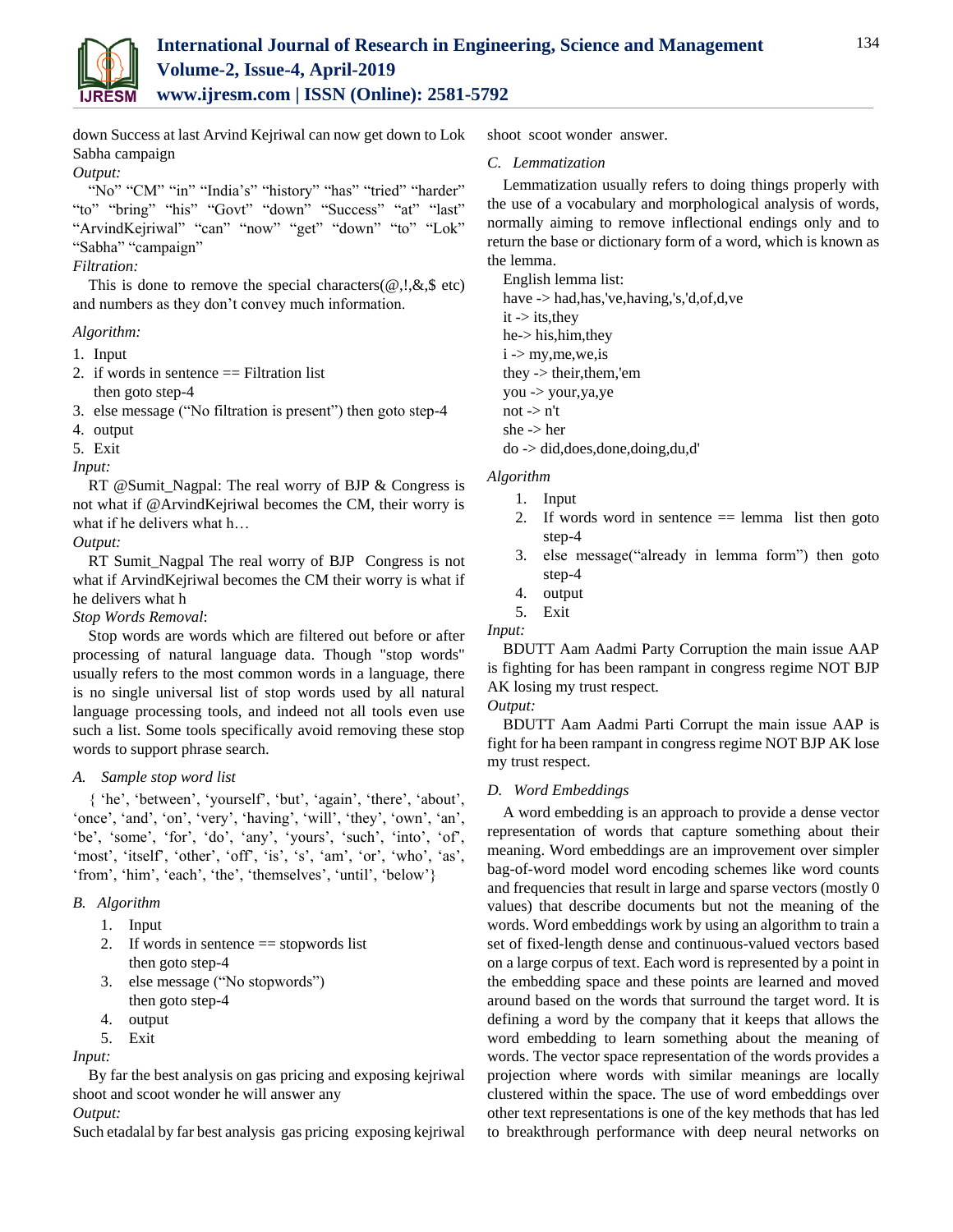

problems like machine translation. Here we will use word2vec embedding method to convert the textual data into multidimensional vectors which is created by google using millions of wikipedia documents.

#### *E. Prediction Algorithm*

## *1) RNN*

A recurrent neural network (RNN) is a class of artificial neural network where connections between nodes form a directed graph along a sequence. This allows it to exhibit temporal dynamic behavior for a time sequence. Unlike feed forward neural networks, RNNs can use their internal state (memory) to process sequences of inputs.

#### *2) LSTM*

Long short-term memory (LSTM) networks were discovered by Hochreiter and Schmidhuber in 1997 and set accuracy records in multiple applications domains. Around 2007, LSTM started to revolutionize speech recognition, outperforming traditional models in certain speech applications. In 2009, a Connectionist Temporal Classification (CTC)-trained LSTM network was the first RNN to win pattern recognition contests when it won several competitions in connected handwriting recognition. In 2014, the Chinese search giant Baidu used CTCtrained RNNs to break the Switchboard Hub5'00 speech recognition benchmark without using any traditional speech processing methods.

*3) SVM*

A Support Vector Machine (SVM) is a discriminative classifier formally defined by a separating hyperplane. In other words, given labeled training data (supervised learning), the algorithm outputs an optimal hyperplane which categorizes new examples. In two dimensional space this hyperplane is a line dividing a plane in two parts where in each class lay in either side.

## *4) CNN*

In machine learning, a network (CNN, or ConvNet) is a class of deep, feed-forward artificial neural networks, most commonly applied to analyzing visual imagery. CNNs use a variation of multilayer perceptrons designed to require minimal preprocessing. They are also known as shift invariant or space invariant artificial neural networks (SIANN), based on their shared-weights architecture and translation invariance characteristics. Convolutional networks were inspired by biological processes in that the connectivity pattern between neurons resembles the organization of the animal visual cortex. Individual cortical neurons respond to stimuli only in a restricted region of the visual field known as the receptive field. The receptive fields of different neurons partially overlap such that they cover the entire visual field. CNNs use relatively little pre-processing compared to other image classification algorithms. This means that the network learns the filters that in traditional algorithms were hand-engineered. This independence from prior knowledge and human effort in feature design is a major advantage.

## *5) Result*

The result is shown for the user in the form of an android app that lets the user know about the different trends about the election and the prediction about the election.

#### **3. Implementation details**

The tweets are collected using a pre-existing collection of tweet id's. The tweet id's are passed to a tweet hydrator app which fetches the tweet corresponding to each tweet id. The hydrated tweets are returned in json form containing the tweet text and many other details. The required details are extracted from the json tweet output. The data is then segregated according to the respective political party and the required cleaning is done. The dataset is then labelled. A time series split of data is done into training and validation data. The training data is fed into the classifier model in the form of multidimensional vectors created using word2vec model. The model then is used for the prediction.

| Table 1                                  |           |                                                                                                                                                               |
|------------------------------------------|-----------|---------------------------------------------------------------------------------------------------------------------------------------------------------------|
| Sample Dataset                           |           |                                                                                                                                                               |
| Created at                               | Tweet_id  | Full text                                                                                                                                                     |
| Sat Mar 15<br>18:10:12<br>$+00002014$    |           | @SushmaSwarajbjp sushma ji jehan per<br>samman naa mile, vehan brahmano ko<br>nahi rehna chahiye                                                              |
| Tue May 27<br>02:50:30<br>$+00002014$    | 61126132  | RT @SriSri: Blessings & Best Wishes to<br>Narendra Modi & his team<br>of<br>Ministers.May God give them<br>the<br>strength & wisdom to fulfil the high<br>hop |
| Sat May<br>10<br>16:13:48<br>$+00002014$ | 18839785  | RT @narendramodi: I am overwhelmed<br>by people's response! I assure them we<br>repay their affection<br>with<br>will<br>unprecedented development.           |
| Wed Jul<br>02<br>03:02:05<br>$+00002014$ | 405427035 | @ArvindKejriwal right action wud b 2<br>demand action again thieves of previous<br>regime n keep note of present ones for<br>next regime.                     |
| 18<br>Sun May<br>20:06:24<br>$+00002014$ | 24705126  | if<br>@ShashiTharoor<br>$\mathbf{u}$<br>wer<br>SO.<br>knowledgeable abt foreign policies, today<br>ur govt wudnt hy faced such defeat<br>@BDUTT               |

## **4. Requirement analysis**

- *A. Software Requirements*
	- *Python -* python is an interpreted, object-oriented high-level programming language. It emphasizes code readability and reduces code maintenance making it suitable for Rapid Application Development. *TextBlob, Spacy -* Python libraries for dealing with textual data.
	- *Scikit learn -* Python library for analysis of data
	- *Keras -* Python wrapper for using Tensor flow.
	- *Android, flask -* For creating android dash board.

## *B. Hardware requirements*

• Amazon Web Services - For working with large amounts of data